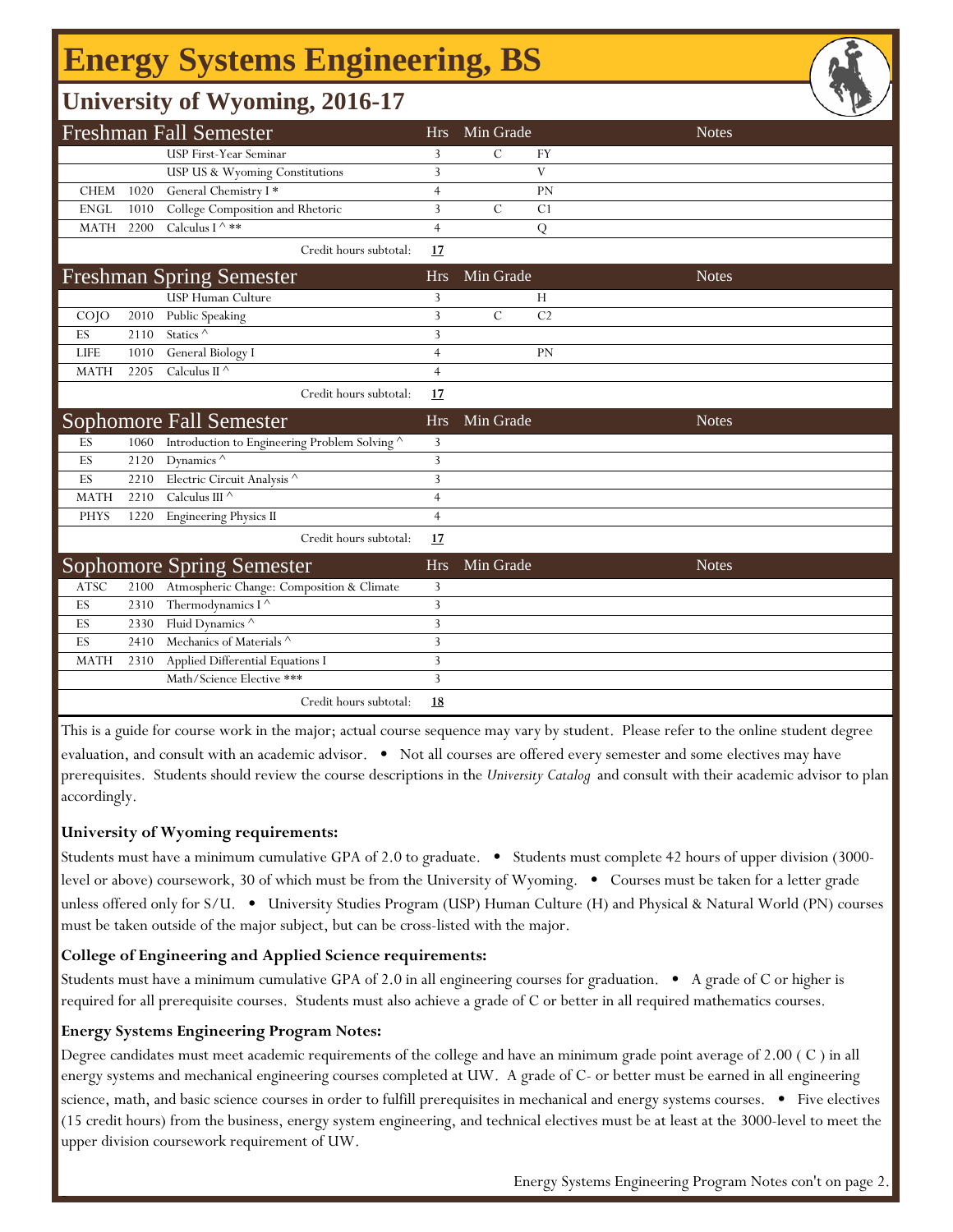## **Energy Systems Engineering, BS**

## **University of Wyoming, 2016-17**

|            |      | <b>Junior Fall Semester</b>              | <b>Hrs</b> | Min Grade<br><b>Notes</b>                                     |
|------------|------|------------------------------------------|------------|---------------------------------------------------------------|
| ESE        | 3005 | <b>Engineering Experimentation</b>       | 3          |                                                               |
| ESE        | 3020 | <b>System Dynamics</b>                   | 3          |                                                               |
| ESE        | 3040 | Thermodynamics II                        | 3          |                                                               |
| ESE        | 3060 | Numerical Methods for Engineers          | 3          |                                                               |
|            |      | Energy Systems Engineering Elective **** | 3          |                                                               |
|            |      | Credit hours subtotal:                   | 15         |                                                               |
|            |      | <b>Junior Spring Semester</b>            | <b>Hrs</b> | Min Grade<br><b>Notes</b>                                     |
| <b>ESE</b> | 3160 | Thermal/Fluids Science Lab               | 3          |                                                               |
| <b>ESE</b> | 3360 | Fundamentals of Transport Phenomena      | 3          |                                                               |
|            |      |                                          |            | Cross listed with ENR 2300; can substitute PHIL 2345 (Natural |
| PHIL       | 2330 | <b>Environmental Ethics</b>              | 3          | Resource Ethics).                                             |
|            |      | Technical Elective *****                 | 3          |                                                               |
|            |      | Law Elective ******                      | 3          |                                                               |
|            |      | Credit hours subtotal:                   | 15         |                                                               |
|            |      | <b>Senior Fall Semester</b>              | <b>Hrs</b> | Min Grade<br><b>Notes</b>                                     |
| <b>ENR</b> | 3000 | Approaches to ENR Problem Solving        | 3          | Н                                                             |
| <b>ESE</b> | 4060 | Energy Systems Design I                  | 3          | C <sub>3</sub>                                                |
|            |      | Technical Electives *****                | 6          |                                                               |
|            |      | Elective                                 | 3          |                                                               |
|            |      | Credit hours subtotal:                   | 15         |                                                               |
|            |      | <b>Senior Spring Semester</b>            | <b>Hrs</b> | Min Grade<br><b>Notes</b>                                     |
| <b>ESE</b> | 4070 | Energy Systems Design II                 | 3          | $\mathcal{C}$                                                 |
| <b>ENR</b> | 4900 | <b>ENR Policy in Practice</b>            | 3          |                                                               |
|            |      | Business Elective *******                | 3          |                                                               |
|            |      | Energy Systems Engineering Elective **** | 3          |                                                               |
|            |      | Technical Elective *****                 | 3          |                                                               |
|            |      | Credit hours subtotal:                   | 15         |                                                               |
|            |      | <b>TOTAL CREDIT HOURS:</b>               | 129        |                                                               |

**Energy Systems Engineering Program Notes con't:**

^ **Mechanical Engineering Success Curriculum**. The Mechanical Engineering Success Curriculum must be successfully completed by all undergraduate students in mechanical engineering and energy systems engineering prior to enrolling in any upper division (3000-level or above) courses taught by the Mechanical Engineering Department. A student must earn a minimum 3.0 gpa in these 10 courses. AP courses are excluded from the gpa calculation, but grades transferred from other institutions will be used in evaluating the success curriculum gpa.

\* Requires MATH ACT ≥ 23, MATH SAT ≥ 600, Math Placement Exam ≥ 3, or concurrent enrollment in MATH 1400, 1405, or 1450. (University standard)

\*\* Requires MATH ACT  $\geq$  27, MATH SAT  $\geq$  600, Math Placement Exam  $\geq$  5, or  $\geq$  C in MATH 1405 or 1450. (University standard)

\*\*\* The **math/science elective** must be chosen from a department approved list. The list can be viewed at *www.uwyo.edu/mechanical/undergraduate%20students/2014-2015/electives%202014-2015.pdf* . Please consult with an academic advisor.

\*\*\*\* **Energy Systems Engineering Electives**. Two (2) courses to be chosen from the following:

|  | ECON 1300 Oil: Business, Culture, and Power        | GEOL 3650 Energy for Society                             |
|--|----------------------------------------------------|----------------------------------------------------------|
|  | ENR 2000 Environment and Society                   | PETE 4000 Environment, Technology and Society            |
|  |                                                    |                                                          |
|  | ENR 4890 Topics in Environment & Natural Resources | POLS 4051 Environmental Politics                         |
|  | GEOL 3500 Global Change: A Geological Perspective  | POLS 4350 Sustainable Development & Global Policy        |
|  |                                                    | Energy Systems Engineering Program Notes con't on page 3 |